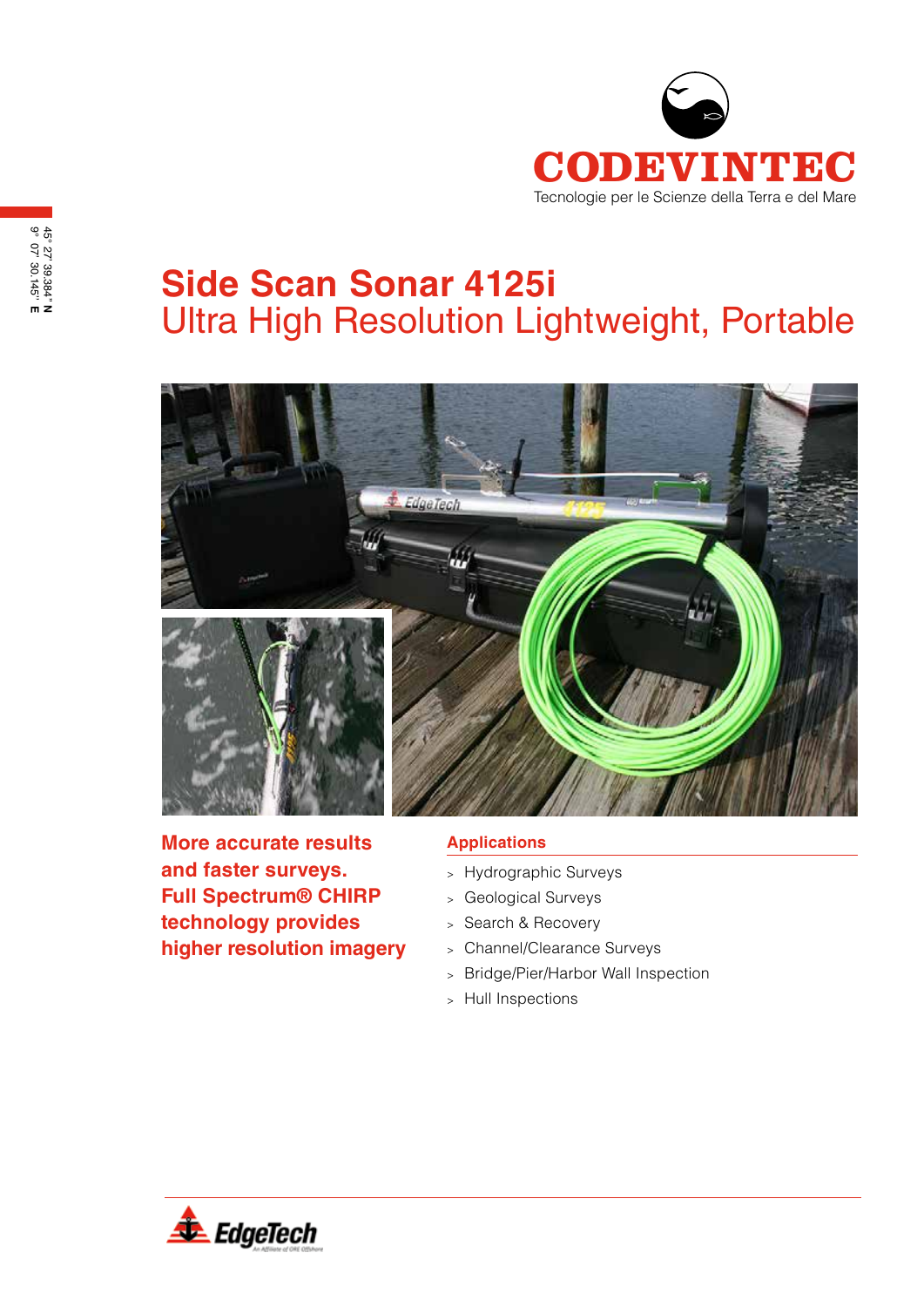

EdgeTech's 4125i Side Scan Sonar System was designed with both the Search & Recovery (SAR) and shallow water survey communities in mind.

The 4125i utilizes EdgeTech's Full Spectrum® CHIRP technology, which provides higher resolution imagery at ranges up to 50% greater than non-CHIRP systems operating at the same frequency. This translates into more accurate results and faster surveys, thus cutting down on costs.

Two dual simultaneous frequency sets are available for the 4125i depending on the application.

The 400/900 kHz set is the perfect tool for shallow water survey applications, providing an ideal combination of range and resolution.

The 600/1600 kHz set is ideally suited for customers that require ultra high resolution imagery in order to detect very small targets (SAR).

## **Features**

- <sup>&</sup>gt; Ultra high resolution images
- <sup>&</sup>gt; Lightweight for one person deployment
- <sup>&</sup>gt; Standard heading, pitch, roll & pressure sensors
- <sup>&</sup>gt; Choice of dual simultaneous frequencies
- Runs on AC or DC
- <sup>&</sup>gt; Pole mount option for shallow water use



 $-10$ 

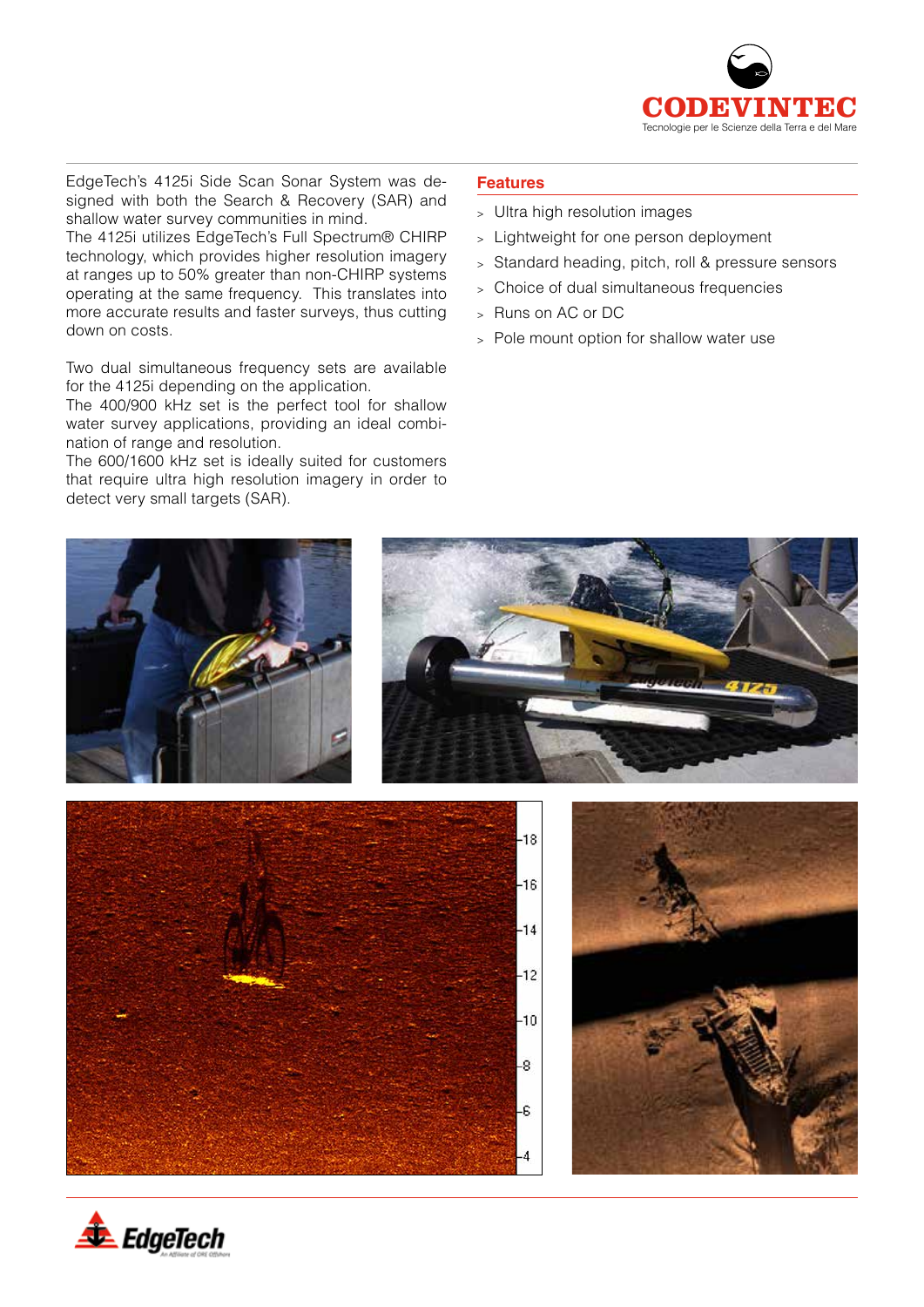

The 4125i system can be powered by both AC and DC for added versatility and is delivered in portable rugged cases for ease of transport from site-to-site. As is standard with all of EdgeTech's towed side scan systems, the 4125i comes with a safety recovery system which will prevent the loss of a towfish if it becomes snagged on an obstacle during a survey.

A standard 4125i System comes with a rugged stainless steel towfish and a portable water resistant topside processor including a laptop computer (Optional: Splash Proof/Ruggedized Laptop). A 50 meter Kevlar tow cable is included as standard with customer-specified lengths also available. Multiple options are available such as a v-fin depressor, keel weight, pole mount and hull scan bracket for added versatility.